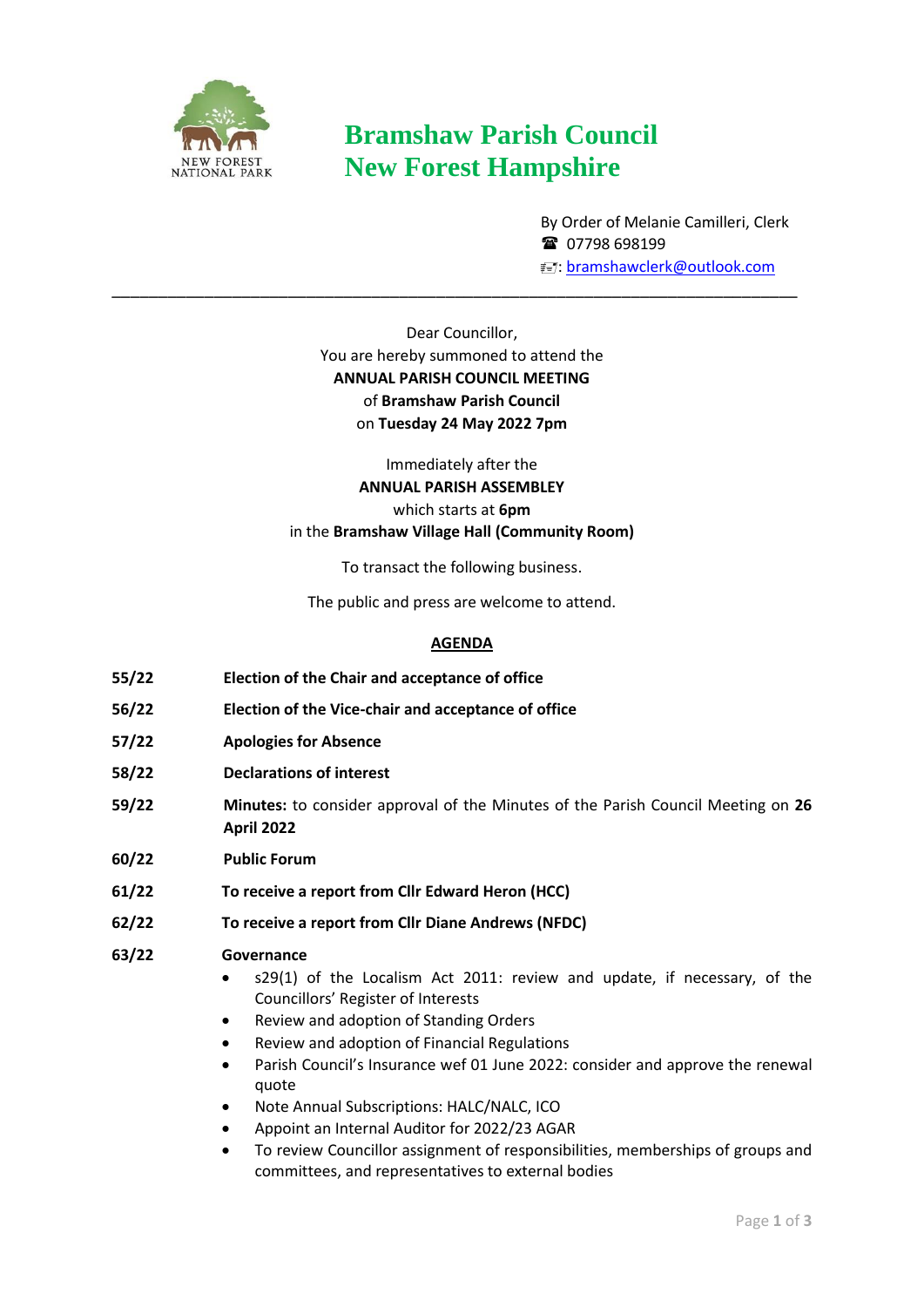# **64/22 Finance**

- i) Annual Governance and Accountability Return 2021/22 Form 2
	- a) Results of the Annual Internal Audit Report
	- b) Approval and signature of Certificate of Exemption Form 2
	- c) Completion and signature of Section 1 Annual Governance Statement
	- d) Approval to the Bank Reconciliation
	- e) Approval and signature of Section 2 Accounting Statements
	- f) Approval to the Explanation of Variances
	- g) Notice of Public Rights and Publication of the Annual Governance & Accountability Return (Exempt Authority)
- ii) To approve the Cash Flow Report and payments
- iii) To consider an application under S137 from St.Peter's Church, Bramshaw for churchyard maintenance
- iv) Consideration to online banking options (with BPC's bank Nat West) including associated risks and banking fees.

## **65/22 Planning**

i) To consider planning applications and treeworks. See Appendix.

## **66/22 Oak Tree Wych Green**

- i) Cllr Bennison to report back on tree guard design consultation with Sean Marsh
- ii) Consideration and approval to quotes which meet with design approval by all relevant parties

#### **67/22 Queen's Platinum Jubilee Tree**

- i) Report from Cllr Bennison as to the donor's approval to the proposed species tree
- ii) Consideration and approval to the quote and proposal (having regard to 66/22)

#### **68/22 Commemorative plaques for Queen's Silver, Gold, and Platinum Jubilee**

i) Consideration to acquiring and affixing commemorative plaques to the trees – MC to present options.

#### **69/22 Lengthsman**

- i) Response from Wellow PC on invoice no1624 and latest balance
- ii) Identify jobs

#### **70/22 Councillors Reports**

# **71/22 Correspondence, AOB, urgent matters**

- i) NFDC Parking Standards Supplementary Planning Document (SPD) on 6 April 2022
- ii) Temporary Events Notice: Green Dragon, Lyndhurst Road, Brook, Lyndhurst, SO43 7HE

03/06/2022 18:00:00 to 05/06/2022 20:00:00 Queens Jubilee Festival Weekend. 300 Persons The Sale by Retail of Alcohol, The Provision of Regulated Entertainment

#### **72/22 Date of next meeting**

If agreed, the date of the next Meeting for **Bramshaw Parish Council** will be held on **Tuesday 28 June 2022** at **7:30pm** in the **Bramshaw Village Hall (Community Room)**